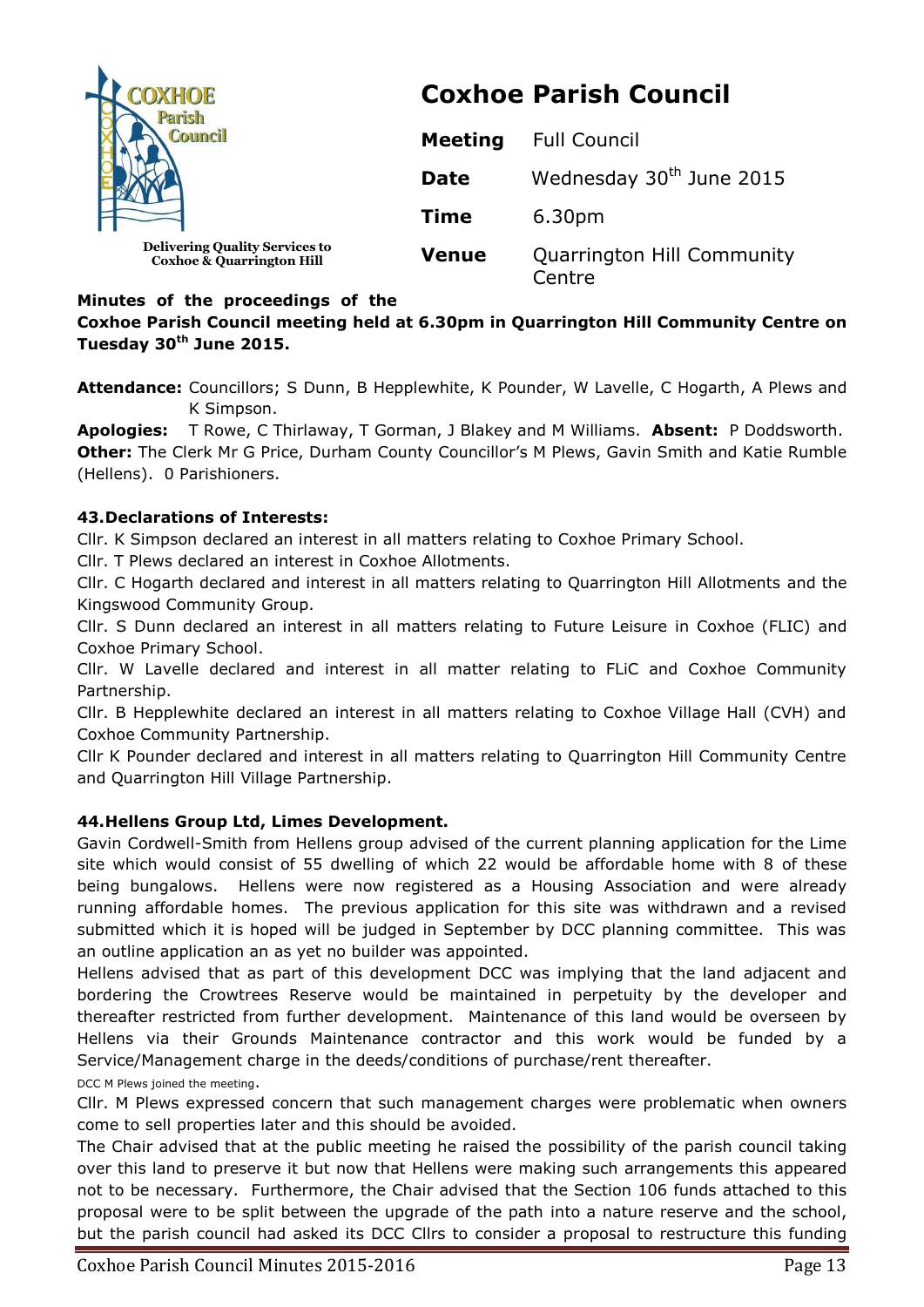equally between the School, Coxhoe Village Hall and the Active Life Centre on the understanding that the path/cycle track was in good condition and did not require any upgrading.

Hellens advised that this revised proposal was smaller than the previous submission and would not have as much Section 106 funds as the original proposal and that DCC were stipulating the amounts that went towards school investment.

The council welcomed the proposal as it provided both affordable housing and bungalows and advised Hellens of a section of land that could be a further venture in providing bungalows. Hellens would make inquiries regarding this section of land.

The ownership of the Railway Gates was queried as the council was to have these painted and was considering installing a similar set on the opposite side of the road. Hellens would provide details of the contractors responsible for their installation.

## **45.Representations from residents of the parish.** None.

# **46.Police and Neighbourhood Wardens Reports**

PC M Ogilvy provided two reports covering this and the previous month.

Members expressed concern at the level of incidents and requested the Clerk to contact Mark regarding these matters to see if any additional action can be undertaken to reduce the level of incidents. Members also advised that the new Community Policing Officer was moving into the area who was working at grass roots level with young people.

# **47.Minutes of the Meeting held on the 3 rd June 2015.**

The clerk was advised of several amendments to be made and with these recorded it was **resolved** that the minutes provided a true record and accurate record of the meeting and were agreed. These amended minutes would be signed when amended.

# **48.Clerk's Report on matters raised from the previous meeting.**

The Clerk advised that no issues were outstanding from the previous meeting. Progress on completing the Foundation Quality Award was progressing with further information to be loaded into website when Annual Return is received from External Audit.

# **49.Durham County Councillors report.**

A report from DCC Cllr M Plews was circulated.

Cllr M Plews expressed concern at the issue of Devolution where Durham is expected to introduce an elected Mayor to cover the whole region. This issue is causing serious concern in DCC and where possible parish members and the wider public should lobby against this.

The impending emergency budget to be announced by the Chancellor due on the  $8<sup>th</sup>$  July will also have repercussions for people in Durham as the austerity measures will affect many people. It was **resolved** that the report be accepted.

Members advised Cllr M Plews of the lack of grass cutting to the entrance sign at Quarrington Hill. This lack of maintenance did not give the village a good impression. With concerns already raised regarding travelers members were concerned that the drop bollard between the Community Centre and the adjacent shop was not in situation. These matters would be address by Cllr M Plews.

Members advised Cllr M Plews of the chair's previous correspondence on issues in Coxhoe and again asked Cllr M Plews to progress the request to have the street bollards and fencing repainted and it was looking unsightly.

Members also enquired if DCC could fund the QH lettering landscape feature as part of the Quarrington Hill EIP scheme. Cllr M Plews agreed to pursue this.

Members also enquired if Cllr M Plews could pursue the council's concerns concerning several areas of land at the bottom of Coxhoe. A reminder on these matters would be forwarded by the Chair.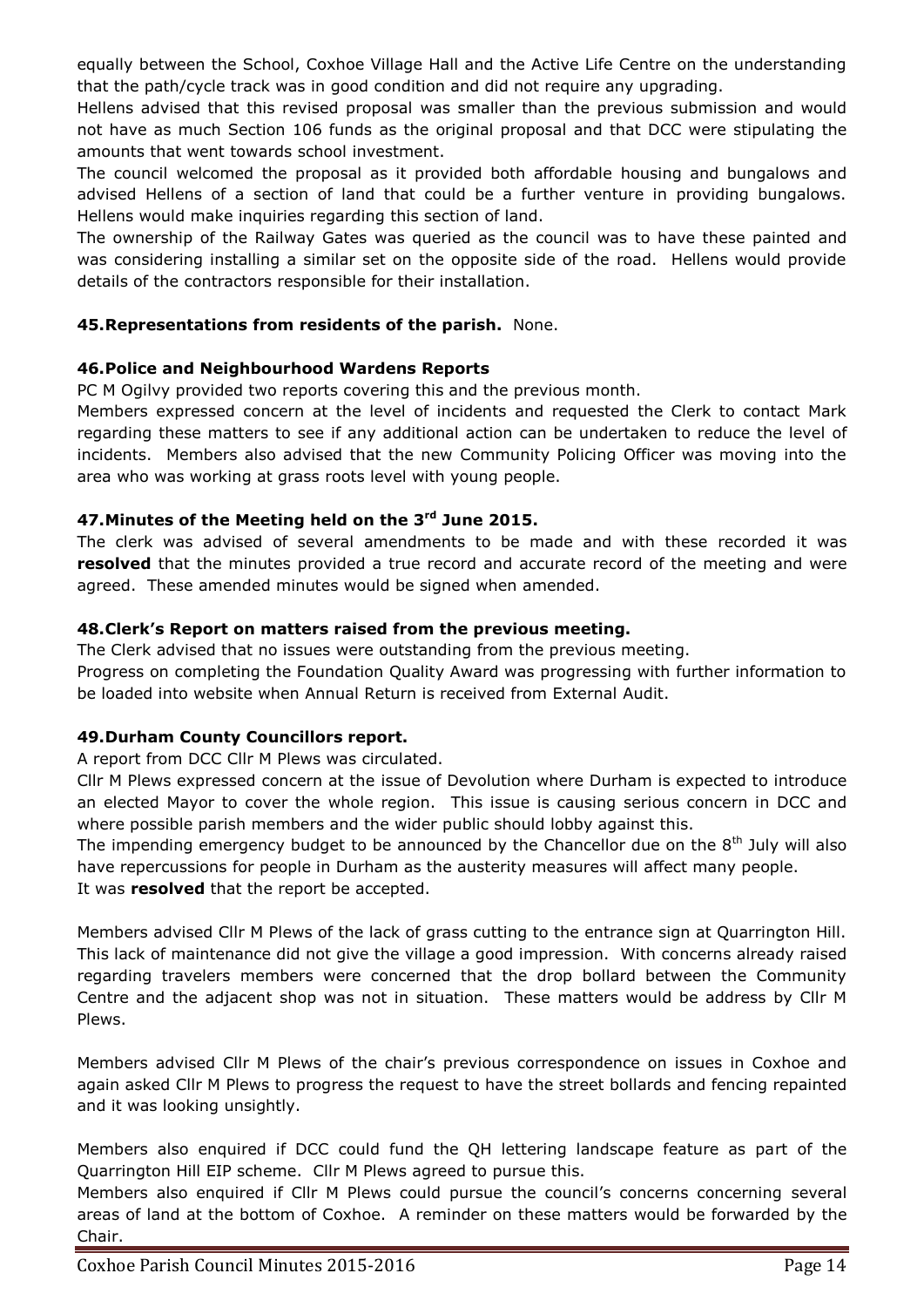Members also expressed concern at the condition of the footpaths in the Front Street which were littered and had much detritus. A request for cleansing would be made by Cllr M Plews. Letters to shop proprietors could be undertaken after a cleansing operation.

With regards to the Village Green and the meeting with Mr. Cubello concerning the land for parking at the Village Care Centre DCC were prepared to sell the land to Cubello with covenant restriction for future development. It was **resolved** that the council would support this transaction and the Clerk would write to DCC Disposals Team on this decision.

### **50.Reports.**

- **I. Quarrington Hill Village Partnership**. No report was received.
- **II. Quarrington Hill Community Centre**. No report was received.
- **III. Quarrington Hill Front Street Regeneration Scheme**. Members advised that a further funder had declined to support the project, however there were sufficient funds available to progress the central sculpture feature. The two village end smaller features would have to be held until later as the ownership of the land was now transferred to DC Homes and they did not have a procedure in place to dispose of the land to the parish council.

Concerns were expressed at the Regeneration Group meeting by DCC that the land had not been advertised for disposal to the parish council however; the group considered that opposition was highly unlikely.

The group would liaise with the Durham Community Foundation regard their grant award towards the project, to see if they could proceed on the central feature only and if so they would clarify the Contractual Terms with the Artist and proceed to let a contract to provide the central feature as a first phase. It was **resolved** for the group to proceed as outlined in their report.

With regards to the additional landscape scheme (QH lettering) on the adjacent land, Nick Jones from the working group would forward a detailed specification to the Clerk who would in turn seek costs to have implemented. It was **resolved** that delegated authority be given to the Clerk, Chair and Vice Chair to proceed with this landscape feature with a budget limit of £2,000.00.

- **IV. Coxhoe Community Partnership**. No report received.
- **V. Coxhoe Village Hall**. Members advised of the new hand washing facilities and insulation installed. Hand dryers and low energy lighting were to be installed in the weeks ahead. T Rowe was now appointed as part-time caretaker and the manager's post will be readvertise as a permanent post. It was **resolved** to accept the report.
- **VI. Active Life Centre Coxhoe.** Members advised that the flooring in the main hall was not renewed yet as the Badminton England grant was delayed. The lighting had been replaced. It was **resolved** to accept the report.

## **VII. Young People – Youth Strategy.**

A meeting had taken place on the Youth Room and a plan of action developed to improve the facility. This was to include painting, new flooring initially as part of a long term refurbishment aim by the young people. DCC has suggested other potential users for the room and it was noted that the Active Life Centre may use the room for additional bookings when not required for youth activities.

Cllr M Plews advised that the DCC Youth Strategy was due to be considered and may hold significant issues concerning services to young people throughout the county.

**VIII. PP2**. Members were advised that the next Chronicle was due in September and work compiling this should start earlier because of the holiday period during the preparation time. So members should prepare in advance articles of interest that they want included. All to note.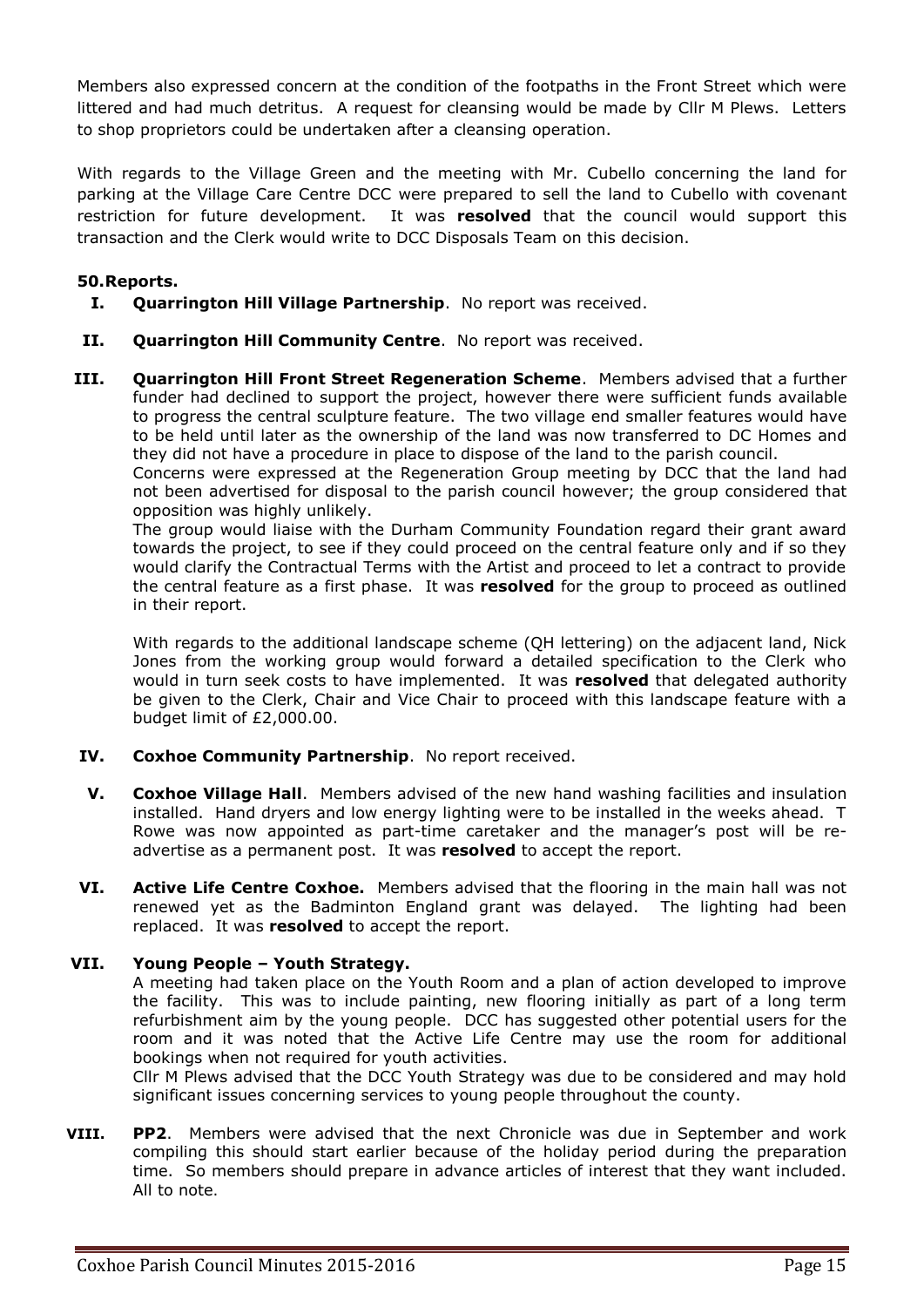- **IX. Kingswood and Durham Ask.** A draft business plan for the Kingswood is near completion and the group is exploring charitable status to help access funding. The hand over is anticipated in June 2016 but in the meantime the group is seeking to establish links with DCC to work jointly with them for experience and training in preparation. A variety of organisations are involved with the Kingswood group and it is agreed to extend this to neighbouring parishes. The results of the household survey were presented to members and the chair advised that the public meeting on this was well attended and the residents of Quarrington Hill are up for it to happen. It was **resolved** to accept the report.
- **X. Village Atlas**. Members advised that Cassop Cum-Quarrington were approached on this project and may also take part in this project.
- **XI. Members reports from meetings attended.** The chair advised that Cllrs T Plews and C Hogarth had attended the Members training session and he had attended the Chairs training session. Notes from his training session would be circulated to members for information. Of particular interest was the issue of a council meeting being recorded by either the press or public and suffer editing at a later time to make a mis-representation of the meeting. Under such circumstances it was advisable for councils to make their own recording to counter such activity. The Clerk was request to source cost for such a device to record a full meeting in such an event happening. The Clerk was also requested to investigate a Hearing Loop System.

### **51.Correspondence for Information and Action.**

- **a)** Members received the Hackney Carriage and Private Hire Licensing Policy consultation (previously circulated by the Clerk).
- **b)** Members received the LCR Magazine (Summer 2015).
- **52.Cornforth Lane Road Closure and Green Crescent update.** The Clerk advised that no information was received from DCC Highways on this matter. It was **resolved** to ask for an update on Cornforth Lane and progress on Green Crescent for the next Chronicle.
- **53.Parking Restrictions along Sanderson Street and Cooperative Terrace.** The Clerk advised that DCC Highways officers were willing to meet on the  $6<sup>th</sup>$  July at 4pm on site to discuss this matter.
- **54.Community Funding – Draft Application Form.** In considering the draft application form members requested a smaller 4 page version be drafted and a further 2 page version for smaller groups. Cllr Lavelle would provide assistance in redrafting these versions.

#### **55.Planning matters.**

#### **55.1 Planning Applications for Consideration.**

The Clerk advised that 2 planning proposals were received since the agenda was complied.

**DM/15/01771/FPA.** Mr. C Peters, 18 Commercial Road East, DH6 4LD. For the demolition of 1 No. existing unit and erection of 3 No. units. The Clerk advised that the link to the planning portal was not yet established and would forward this when it became live.

**DM/15/01897/FPA.** Mr. & Mrs. Paul Redmond, 4 The Paddock, DH6 4SF. For the erection of two storey pitched roof extension to side of existing dwelling. The Clerk advised that the link to the planning portal was not yet established and would forward this when it became live.

#### **55.5 Proposals previously consider and now approved.**

The clerk advised that planning proposal DM/15/01446/FPA was now approved by DCC.

#### **56.Neighbourhood Planning**

The Clerk advised of the offer received from MP Roberta Blackman concerning a joint meeting with Cassop Cum-Quarrington PC and assistance form Cllr Frank Salisbury. This offer would be taken up and Clerk would arrange the meeting. In preparation of this the Clerk would provide copies of guidance for member's information in readiness.